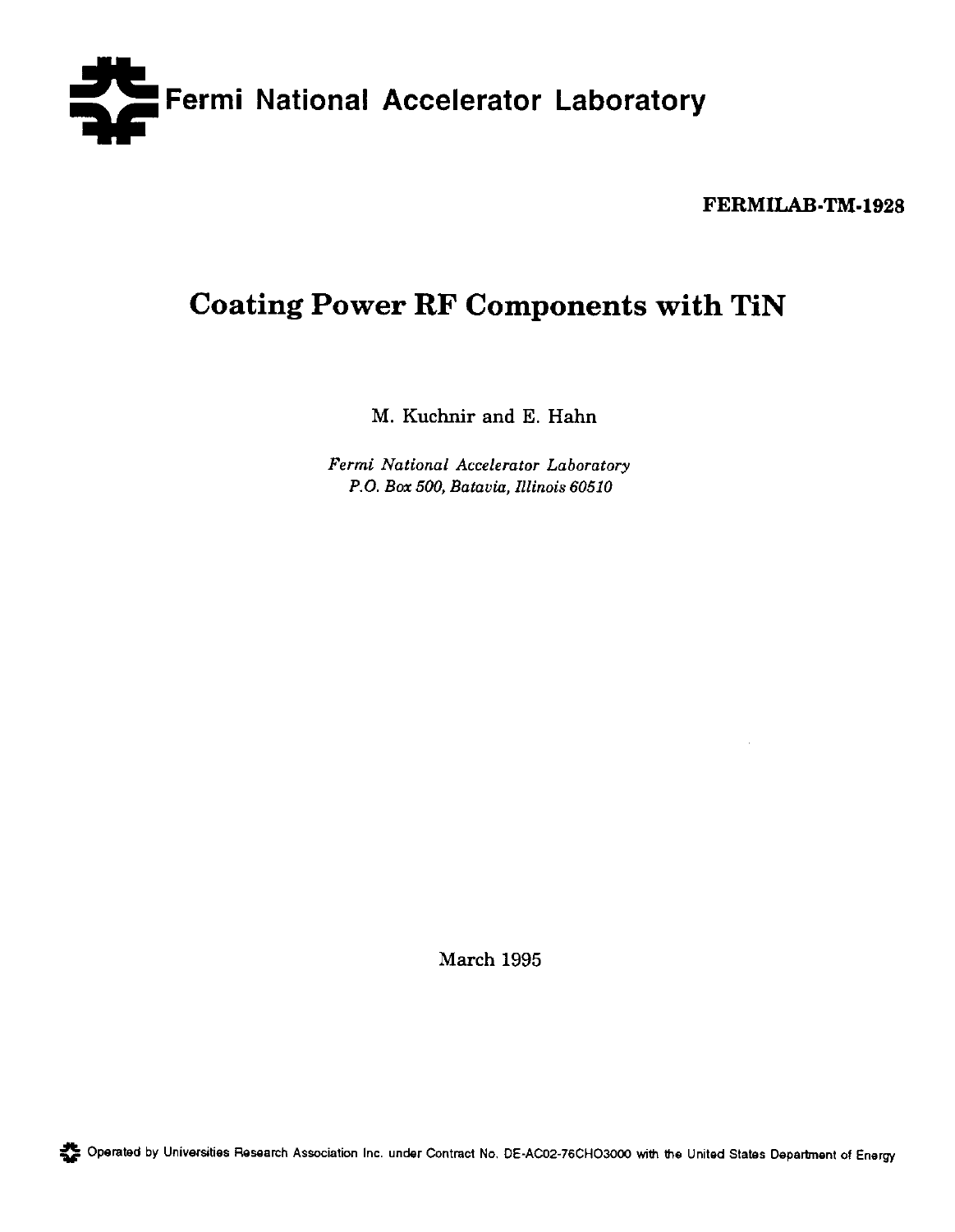# Disclaimer

This report was prepared as an account of work sponsored by an agency of the United States Government. Neither the United States Gouernment nor any agency thereof, nor any of their employees, makes any warranty, express or implied, or asumes any legal liability or responsibility for the accuracy, completeness, or usefulness of any information, appamtus, product, or process disclosed, or represents that its use would not infringe privately owned rights. Reference herein to any specific commercial product, process, or service by trade name, trademark, manufacturer, or otherwise, does not necessarily constitute or imply its endorsement, recommendation, or favoring by the United States Government or any agency thereof, The views and opinions of authors expressed herein do not necessarily state or reflect those of the United States Government or any agency thereof.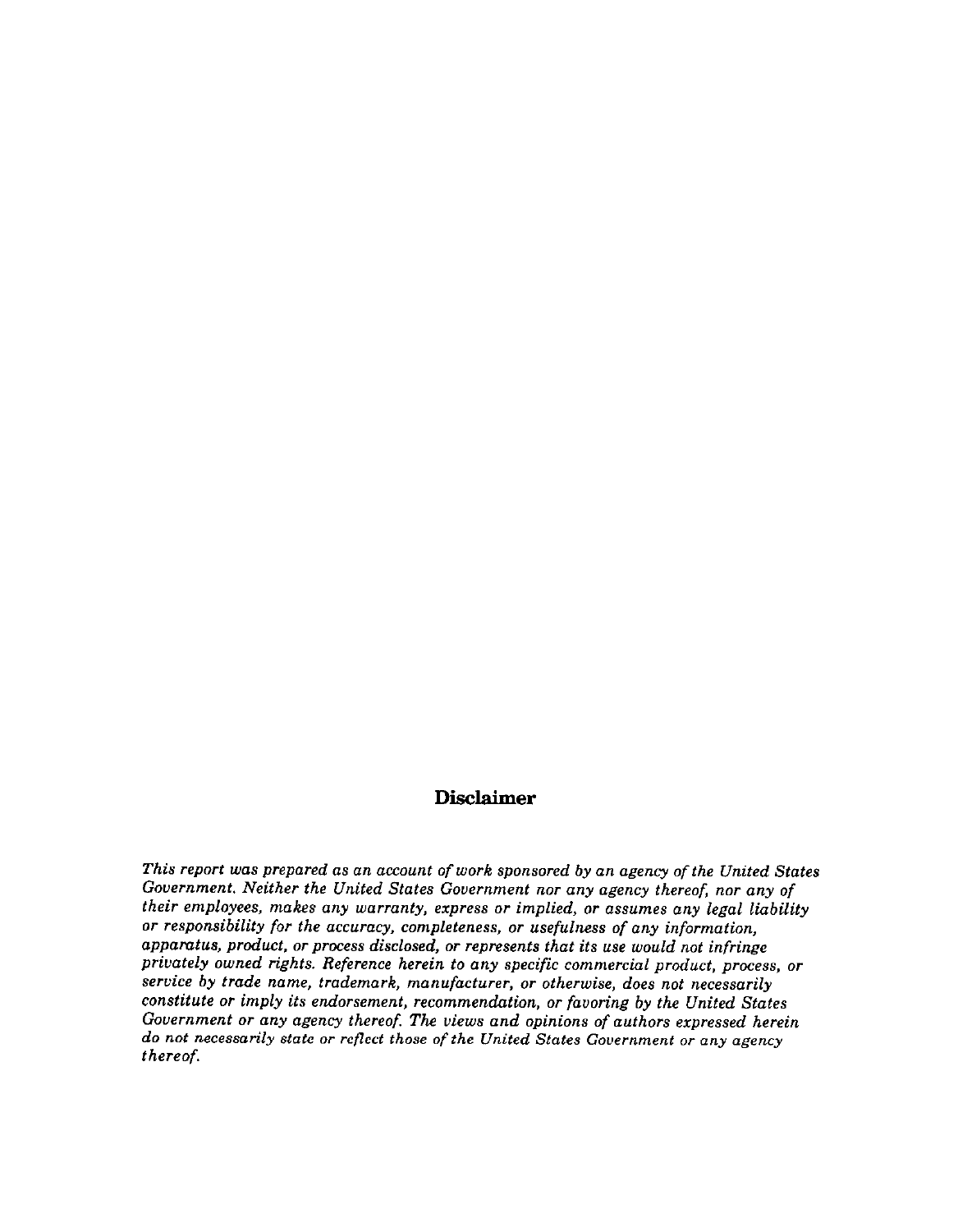#### Fermilab TM-1928

## Coating Power RF Components with TiN

M. Kuchnir and E. Hahn Fermi National Accelerator Laboratory Batavia, IL 60510 U S A March 21, 1995

# ABSTRACT

A facility for coating RF power components with thin films of Ti and/or TiN has been in operation for some time at Fermilab supporting the Accelerator Division RF development work and the TESLA program. It has been experimentally verified that such coatings improve the performance of these components as far as withstanding higher electric fields. This is attributed to a reduction in the secondary electron emission coefficient of the surfaces when coated with a thin film containing titanium. The purpose of this Technical Memorandum is to describe the facility and the procedure used.

#### **INTRODUCTION**

After reading some of the literature<sup>1,2,3,4,5</sup> we set ourselves to develop a capability for coating ceramic windows and metallic components with titanium nitride (TiN). The rational in selecting TiN is the expectation that components coated with it will require less processing time than components coated with pure titanium (Ti). TiN is very stable while pure Ti oxidizes when exposed to air and later when in vacuum under intense RF fields this oxide decomposes back leaving pure Ti on the surface therefore requiring some additional processing time. The contracting of a commercial sputtering laboratory proved to be too expensive for the few samples of many different shapes with which we will be working. Using the Lab 7 facilities of the Physics Department we have developed this procedure for coating by sublimating the Ti from an electrically heated Ti filament in an ammonia ( $NH<sub>3</sub>$ ) atmosphere onto the sample surface. This way of proceeding has been suggested by work $6$  from LANL.

I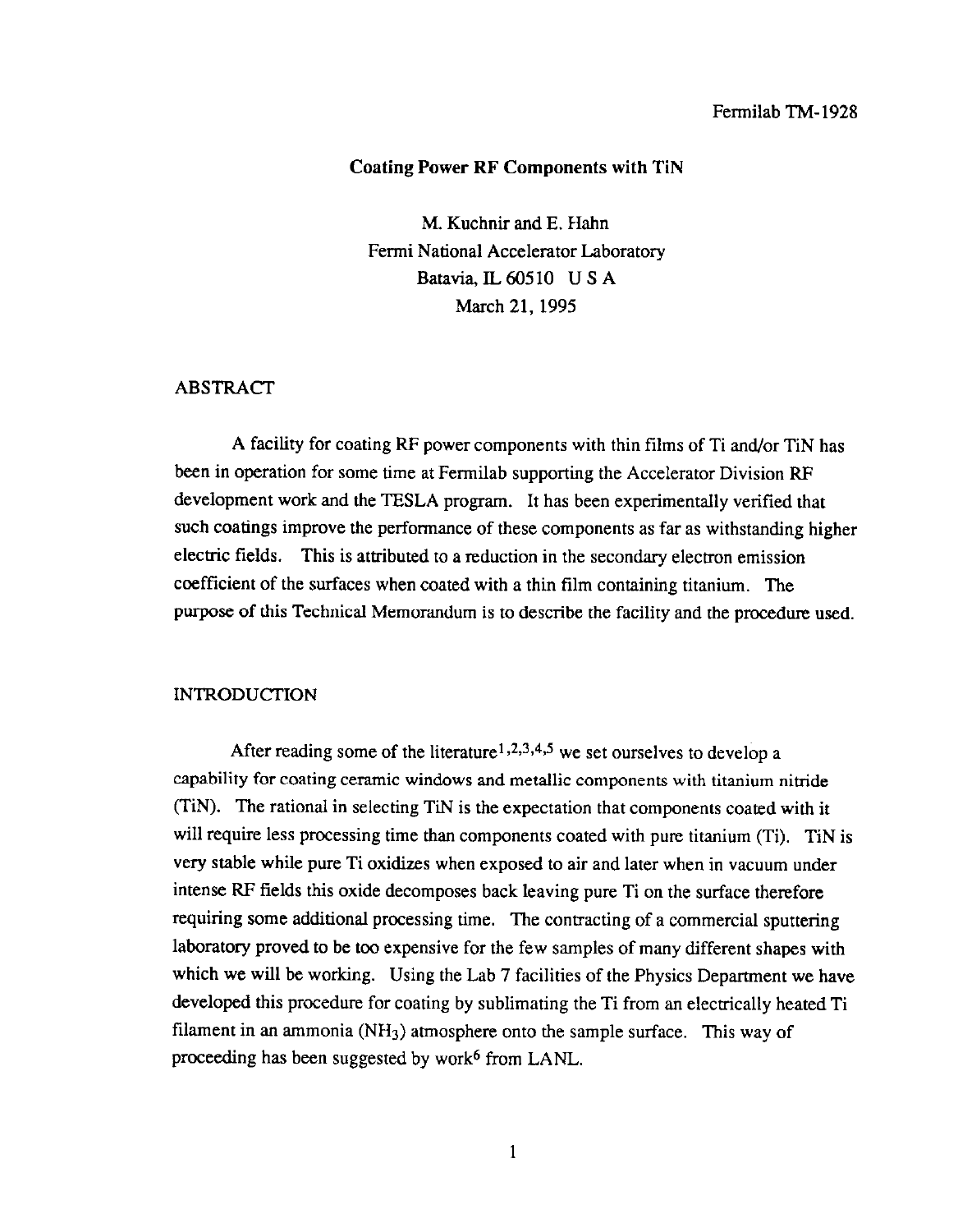## APPARATUS

The system we use consists of a cylindrical stainless bell-jar, of about 0.5 m diameter and about 1 m tall sitting over a base with several KF flanges (for feedthroughs and accessories) and a pumping system based on a turbo-pump. Overnight we usually achieve a base vacuum better than  $1x10^{-5}$  torr. The bell-jar itself has several large KF flanges, two of which we use in this application: one with a quartz window for an optical pyrometer and the other with an ultraviolet lamp for water desorption. Among the instrumentation in this system we have several vacuum gauges (a convectron<sup>7</sup>, a Penning pressure gauge<sup>8</sup> and a Bayard-Alpert ion gauge<sup>9</sup>), a film thickness monitor<sup>10</sup> which is based on the resonant frequency of replaceable quartz crystals and a thermocouple. The last two as well as the external pyrometer<sup>11</sup> are movable so that they can be positioned for properly monitoring the sublimation operation. The pyrometer is based on the ratio of the intensities of two wavelengths and requires no accurate surface emissivity knowledge. It sees the filament through a 12.7 mm thick fused quartz window<sup>12</sup> that has a 0.94 transmission factor for the 0.7  $\mu$ m and 1.08  $\mu$ m wavelengths.

Two gas handling manifolds are used with this system: One connected via regulator to a cylinder with  $N_2$  gas 99.999% pure for purging and venting the system and the other connected via metering valve<sup>13</sup> and regulator to a lecture bottle<sup>14</sup> with NH<sub>3</sub> gas 99.99+% pure for the chemical vapor deposition operation. The safe use of  $NH<sub>3</sub>$ involves extra vent piping for the vacuum pumping system and its regulator; insuring that all venting is done to the outside of the building.

The filaments are made out of titanium welding rods, 1.5 mm diameter and are energized from a 1 kW DC power supply<sup>15</sup> via 6.35 mm diameter copper rods and feedthroughs. The electrical connections are made by means of stainless screws radially positioned through the thick walls of BeCu sleeves. These sleeves come in 2 telescoping sizes that permit accommodating the difference in diameters.

For redundancy two data acquisition systems are associated with this apparatus: one consists of a 3 channel chart recorder/plotter<sup>16</sup> and the other is based on a 10 channel digital multimeter<sup>17</sup> and a personal computer running a Basic program using IEEE-488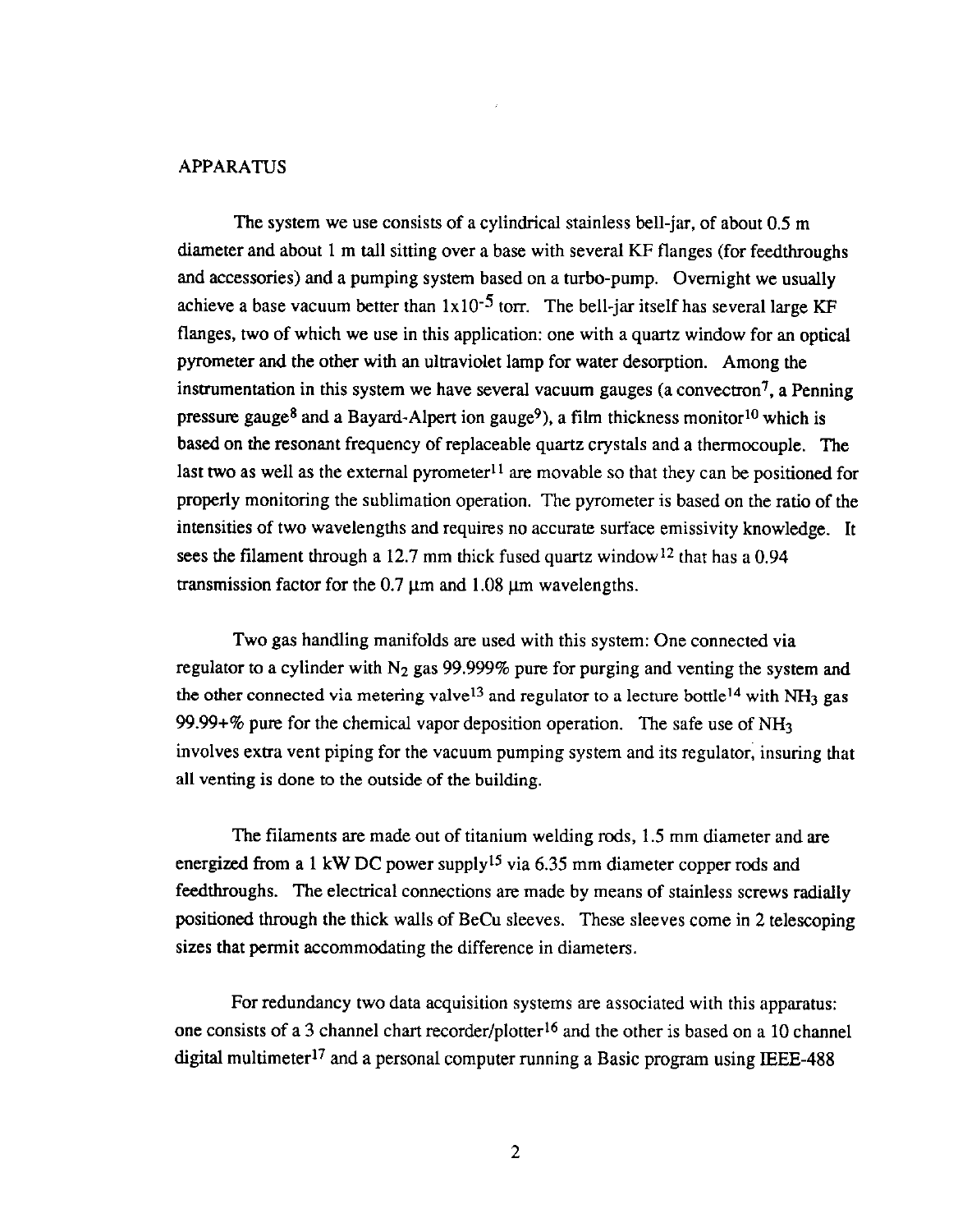for interface. At present there is no computer controlled operation in this system. Analysis of the data is done using Excel spreadsheet.

## SUBLIMATION SET UP.

Each different power BP component or sample to be coated requires a custom arrangement of filaments geometry, shields and sublimations sequence. The geometry should be simple to permit calculations of the exposure parameters and estimates of deviations from uniformity. These calculations are also carried out for the location and orientation of the thickness monitor so that we have a guiding parameter during the exposure although the thickness monitor reading is affected by the radiation from the filament and its instantaneous reading requires corrections. Typical calculations are presented later on.

We have found that a new filament requires an extra operational step, a preliminary heating, for desorbing it of impurities, after which it looses its ductility, but remains quite usable.

We also found that when hot (at sublimating temperatures) the filaments loose all their rigidity and perhaps even elongate themselves just due to their own weight. Therefore they can be best used hanging as vertical lines or catenaries. The lack of rigidity in the filament when hot also requires that the leads be positioned to be free standing next to the connectors so that the connections once done apply no stress to the filament. Otherwise large unpredictable movements will occur when the filament gets hot ruining the set up.

Nevertheless, we have been successful in using filaments in the form of horizontal circles and even vertical circles by providing electrically isolated support points that withstand the temperatures and add little heat drain. This allow us to do without having the sample on a rotating platform. So with the help of Ti cold supports we use horizontal circular filaments (13 cm and 28 cm diameters) and vertical circular filaments (2.5 cm diameter) when appropriate. The fixtures used to hold the filaments are made out of Aluminum, Copper, Stainless or Macor (a machinable ceramic) often using ceramic "stand-off" insulators. Parts that directly touch the filaments are made of Titanium, Macor or are the Beryllium Copper connectors at their ends.

The apparatus includes a thermocouple to monitor the temperature of the substrate since it affects the nature of the coating, but up to this point we have not made a systematic study of it.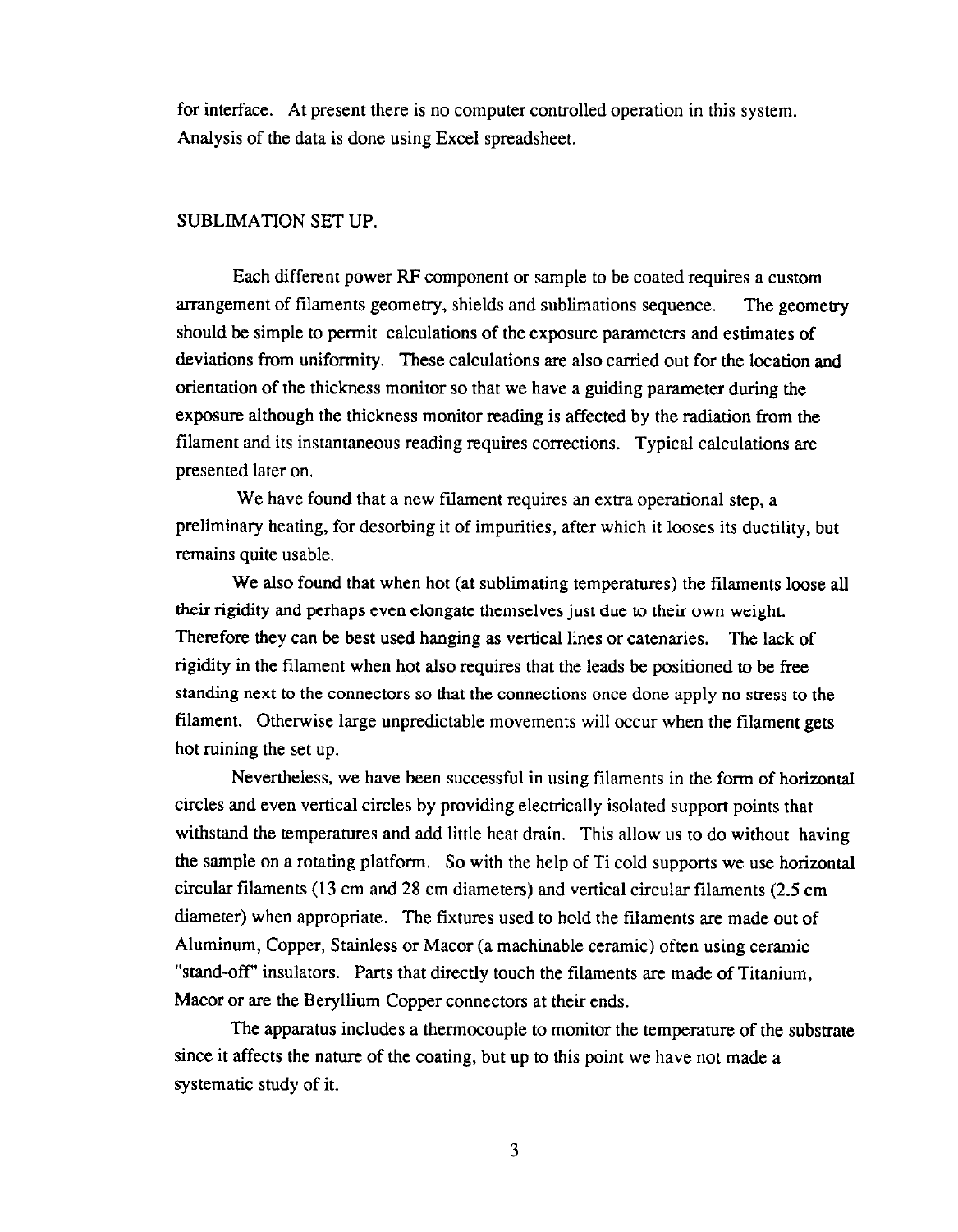Besides the electrical feedthroughs for the filaments the apparatus also includes one for a wire that allows us to establish electric potential differences among the filaments, the walls of the vacuum chamber and the metallic parts of the components being coated. We had some evidence that keeping the filament positively charged (9 V) with respect to the substrate is important.

# COATING OPERATION

All the parts internal to the vacuum chamber are kept clean and fingerprint free. The last cleaning operation usually being ultrasounding in very pure ethanol. Microwave windows, many times required their alumina  $(Al_2O_3)$  ceramic to be sandblasted first, and this is done using  $Al_2O_3$  powder.

Once the sublimation setup is completed (filaments connected, substrate component and thickness monitor positioned, substrate grounded or connected to electrical feedthrough, thermocouple attached) distances and angles between filament, substrate and thickness monitor are measured and Polaroid pictures of the setup are taken. This is also the time for measuring the resistances of the filaments and check for shorts.

The vacuum chamber is then closed and the vacuum purging operation started. The chamber is evacuated to a pressure of about 1 torr and refilled with ultra pure  $N_2$  gas three times. The resistance of one filament and the convectron signal are usually monitored in this operation, the changes in filament temperature (as detected in the resistance) is clearly noticeable. The system is then left pumping, with the turbo pump on, overnight, the Bayard-Alpert ion gauge being monitored. Typically a vacuum of the order of  $1.x10^{-6}$  torr is obtained. The filaments are connected to the power supply, the bias battery (9 V) connected, a thermometer set up to monitor the filament feedthrough that might get too hot, the back-up recorder is turned on, the thickness monitor zeroed and the recording program started.

Although there have been variations in this process a typical coating operation starts by setting a current of 21.5 A through the filament. This current is not sufficient to cause much sublimation but the filament becomes quite visible (dull orange) and there is plenty of time to setup and aim the pyrometer at the filament to monitor its temperature (about 1500 K), to admit  $NH_3$  gas in the chamber and adjust its pressure to a stable value corresponding to a mean free path equal to the average distance between filament and substrate, all the while warming the substrate by infra red radiation. The coating proceeds by raising the current to about 27.5 A corresponding to a pyrometer reading of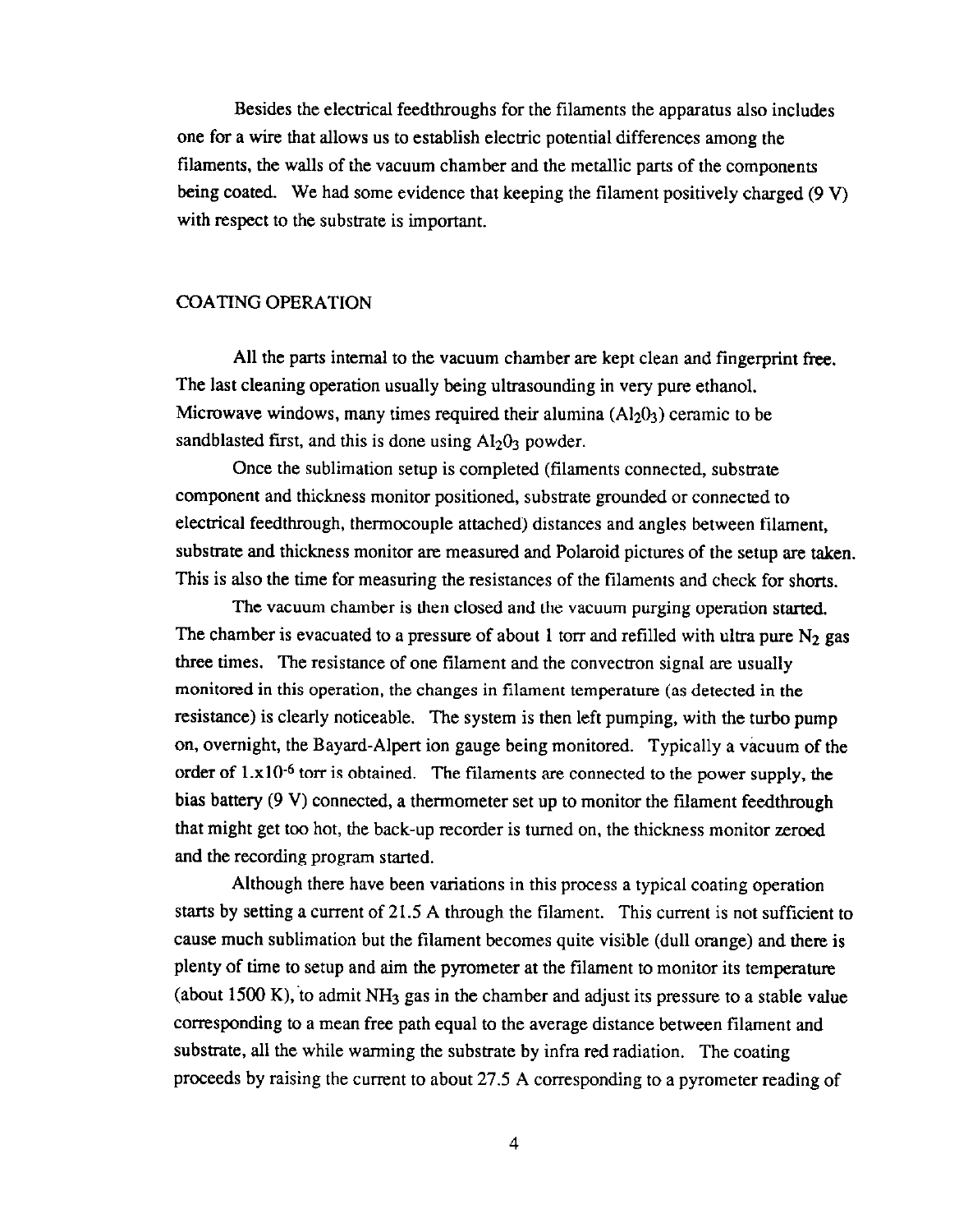$2760$ <sup>o</sup>F (1789 K) for the period determined by the exposure calculation, usually a few minutes.

If more than one filament is involved the current is turned off, and another filament connected to the power supply for another exposure. After the exposures the setup is then left to cool, the pumping stopped, more  $NH<sub>3</sub>$  gas admitted to bring the pressure to a few torr and sometimes this condition is left for days until ready to get the coated component out. At which point the ammonia gas is pumped out, the vacuum chamber filled with  $N_2$  gas and then opened to the atmosphere. Examination of the color of the coating at this time is done, it is a qualitative and rather revealing test of the process from which improvements are devised.

In the development of the coating procedure described above, tests were carried out using alumina and glass sample substrates, on the sublimation of pure Ti (without NH<sub>3</sub> gas) by measuring the resistivity of the coating during deposition. The admission of air dramatically increased the resistivity (Ti oxide is an insulator). Also the white color of titanium oxide makes it invisible on a white alumina substrate. So samples that after evaporation have a grayish color become white in a few hours of exposure to air. The gold color of TiN is much more stable. Many times the coating procedure is intentionally designed to result in a mixture of Ti and TiN. Then the resulting goldgrayish color on an alumina surface right after coating becomes with time just goldish. Although we aim for a specific coating thickness of 10 nm, we expect that it is achieved only in order of magnitude. Nevertheless the performance of these coatings are rather effective in reducing multipactoring.

### EXPOSURE CALCULATIONS

Lack of prompt feedback on the performance of the coatings and the relatively low duty cycle of the sublimation facility use has precluded the achievement of an optimal continuously improving operation. The low duty cycle of the sublimation facility causes its vacuum chamber to be modified for other uses and the associated equipment (power supply, data acquisition etc.) to be idle for months. In this regime drifts in calibrations, re-learning curve effects take their toll. The contents of this section was created during the conception of this coating by sublimation process and we hope that the inclusion of a multipactoring measuring system to this facility will lead to its refinement and optimal operation.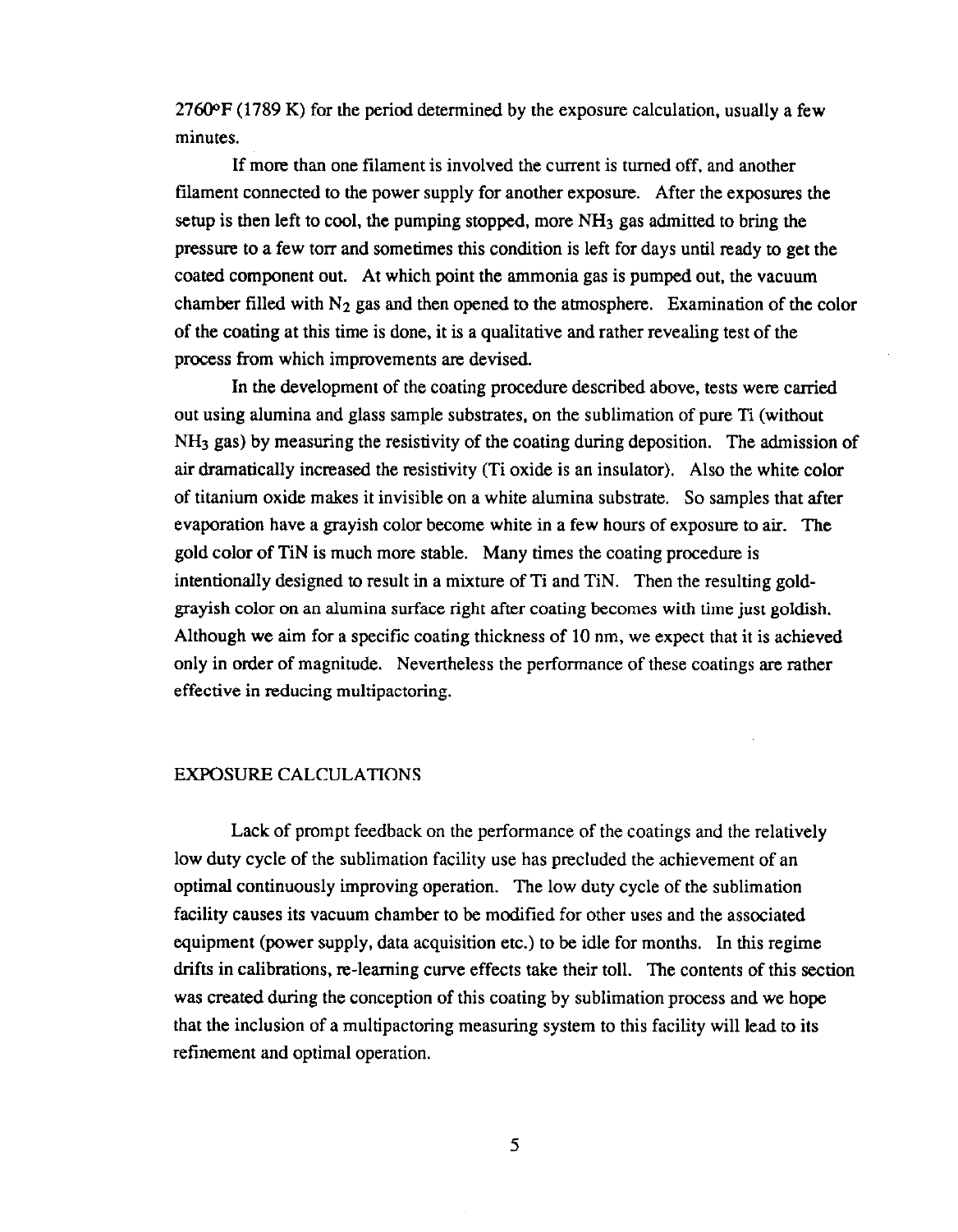The temperature of the filament varies along its length depending on whether it is touching supports or connectors. Here we refer to the temperature of the filament as its temperature in a point far away from these colder spots. So far this effect has been neglected or corrected by an approximation to the length of the filament.

The temperature dependence of the resistivity of Ti, is shown in Figure 1. It is interesting to observe in it the signature of a phase transition occurring at 1157 K.



Figure 1. Titanium Resistivity

This temperature dependence in the region of interest is not sensitive enough for us to use the filament resistance as an indicator of its temperature<sup>18</sup>. We had, therefore, to invest in the optical pyrometer and the quartz window mentioned above with which we took the data shown in Figure 2.

The linear expression:

$$
T = 35.45 \cdot i + 814.5
$$

with T in Kelvins and **i** in Amperes represents this data for a filament of 1.52 mm diameter. The coefficients depend slightly and in an understandable way on the wear of the filament. Coating of the quartz window through which the pyrometer sees the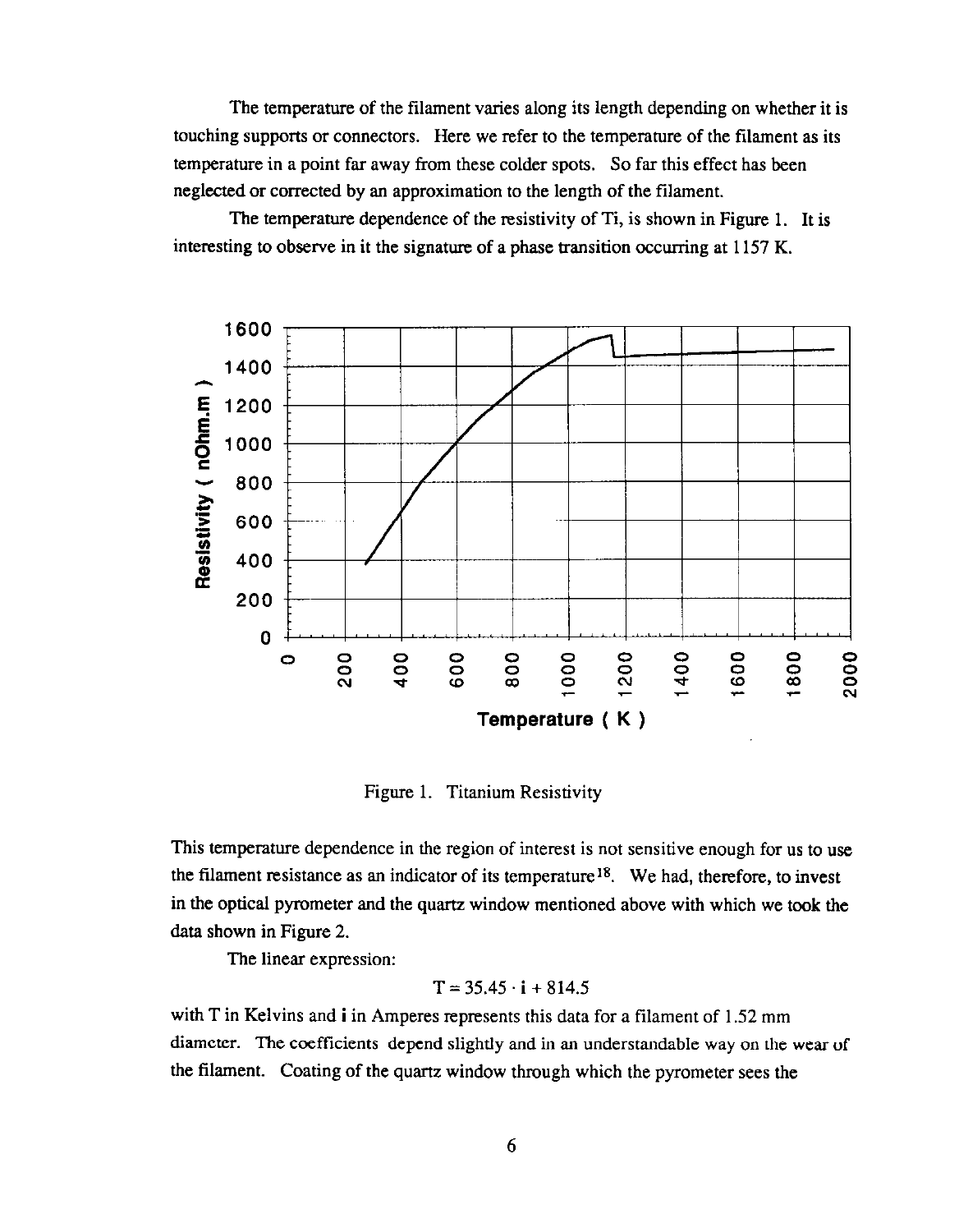filament and/or calibration drift of the pyrometer has caused changes in this expression with time. The pyrometer calibration can be and has been tested at 1941 K, the melting point of Ti.



Figure 2. Filament temperature as function of the current

The vapor pressure curve of Ti among other metals<sup>19</sup> in the region of interest can be represented by

 $log P = (-19.72 + 0.009202 \cdot T)$ 

where again T is in Kelvins and P is in torrs.

The following result from the kinetic theory of gases, called "Langmuir's Law",

$$
\mathbf{w} = 0.585 \cdot \mathbf{P} \cdot (\mathbf{M}/\mathbf{T})^{1/2}
$$

where M is the molecular weight (47.9 for Ti), gives the mass of Ti sublimated per unit time and per unit area of filament surface. The coefficient here is for T in Kelvins, P in torr and w in kg·m<sup>-2</sup>·s<sup>-1</sup>. With these expressions and the radiation inverse square law applied to the geometry of the filament plus sample surface system we can calculate exposure times for a given filament current and deposited Ti mass per unit surface of sample.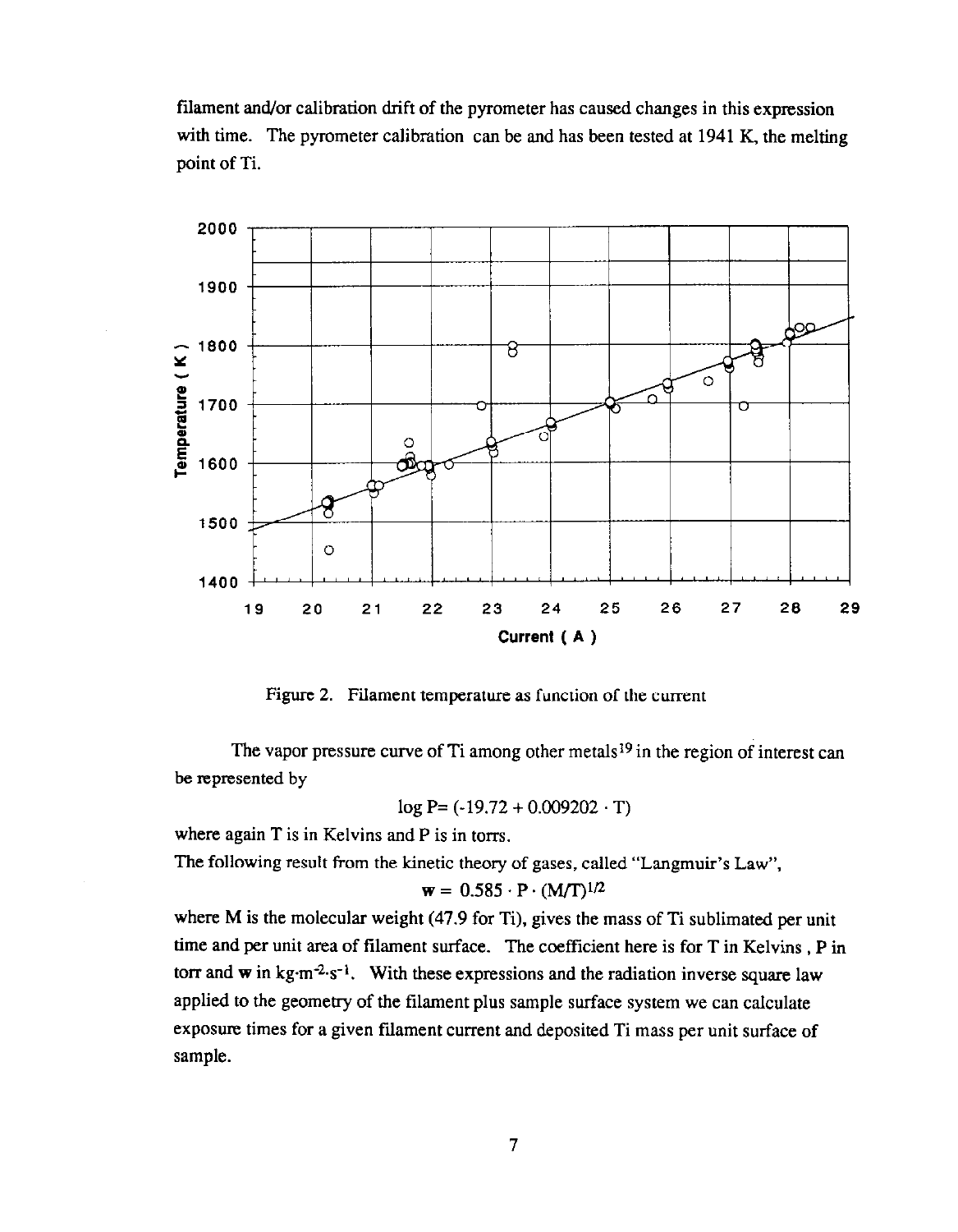The geometrical part of the calculation has been done in two ways, from first principles using calculus and algebra with the help of TK Solver Plus<sup>20</sup>, or using a computer code<sup>21</sup> developed for the calculation of a 3-dimensional dose distribution generated by a radioactive line source of any length and shape. For this particular application the code was modified<sup>22</sup> to give the photon fluence distribution in free space per unit source strength. Figure 3 are two typical outputs of this code one for a vertical filament and the other for a circular filament, these plots in actual size are to be compared with cross sections in actual dimensions of the samples in order to have an estimate of the deposition uniformity.



Figure 3. Iscdoses from a vertical and a circular filaments

The exposure time that results from the calculations is a plot like the one in Figure 4 made for a deposited thickness of 10 nm.

As described above the pressure of NH<sub>3</sub> in the bell-jar during coating should correspond to a mean free path equal to the average distance between the filament and the surface of the sample. This pressure was calculated from the expression  $23$  $L = 2.33x10^{-20} \cdot T/(P \cdot (4.42x10^{-8})^2)$ 

and is usually in the  $1x10^{-4}$  torr range. A rather useful plot of it is shown in Figure 5.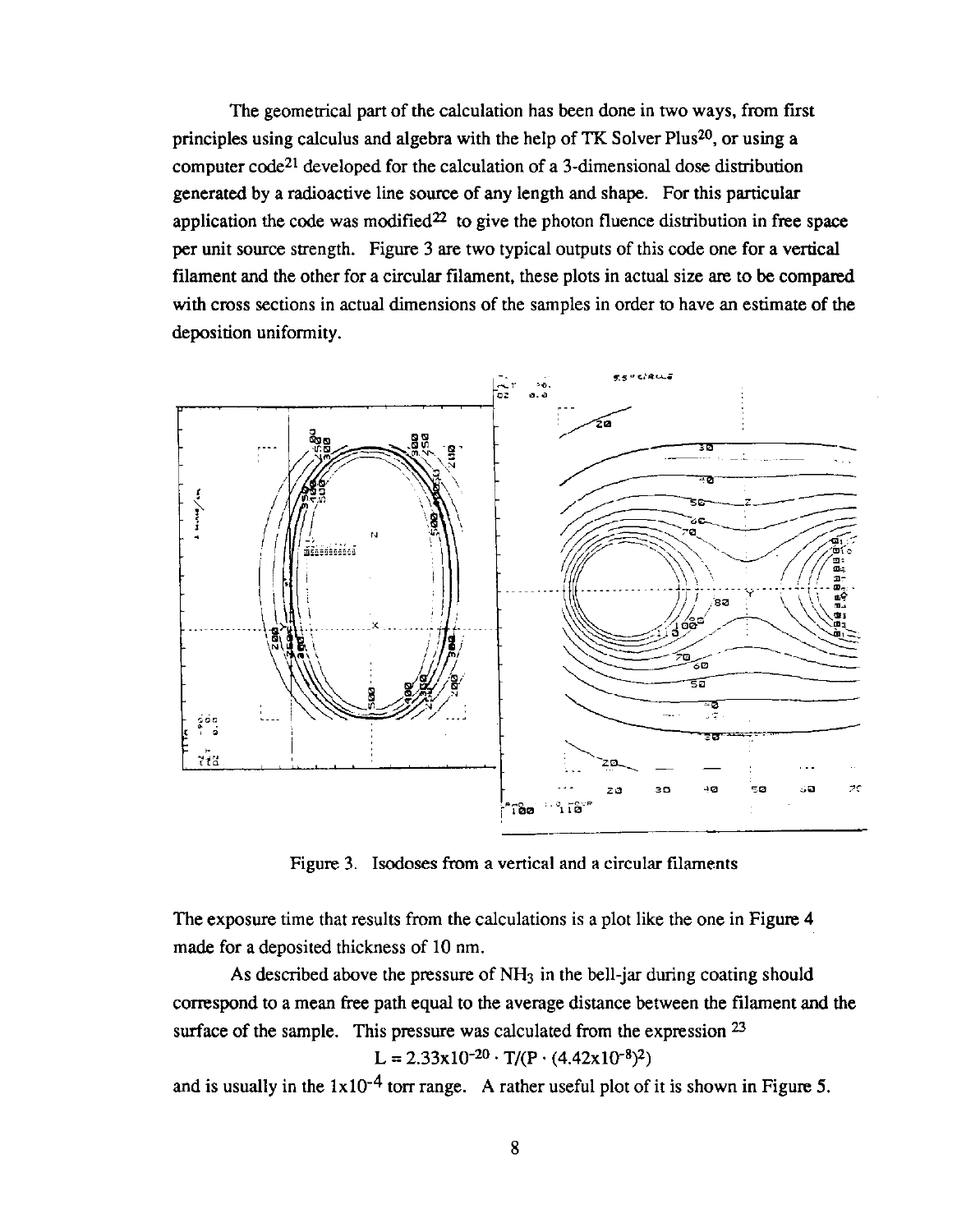

Figure 4. Typical exposure plot for guiding a sublimation run.

# **COMMENTS**

We cannot use the film thickness monitor very effectively to monitor an exposure in real time because the heat and the electron flux radiating from the filament affect its reading. However, its indication after an exposure is usually in reasonable agreement with the expected coating thickness when properly corrected for its geometric arrangement with respect to the filament.

Early in the development of this operation we used the procedure of monitoring the exposure with the electrical resistivity of an alumina slide strategically exposed but this method works only when the sublimation is done without  $NH_3$  or  $N_2$ . The resistivity of the slide dramatically changes with time upon its exposure to these gases or air. The admission of NH<sub>3</sub> after the sublimation was not very effective in producing the gold colored signature of a TiN coating. Also  $N_2$  gas was not as effective as NH<sub>3</sub> for this purpose. Although the apparatus can be fitted with a liquid  $N_2$  trap and using it the base pressure gets reduced by a factor of 2 to 5, this trap cannot be used with a NH3 atmosphere. A desorption ultraviolet lamp was used in the early days to improve the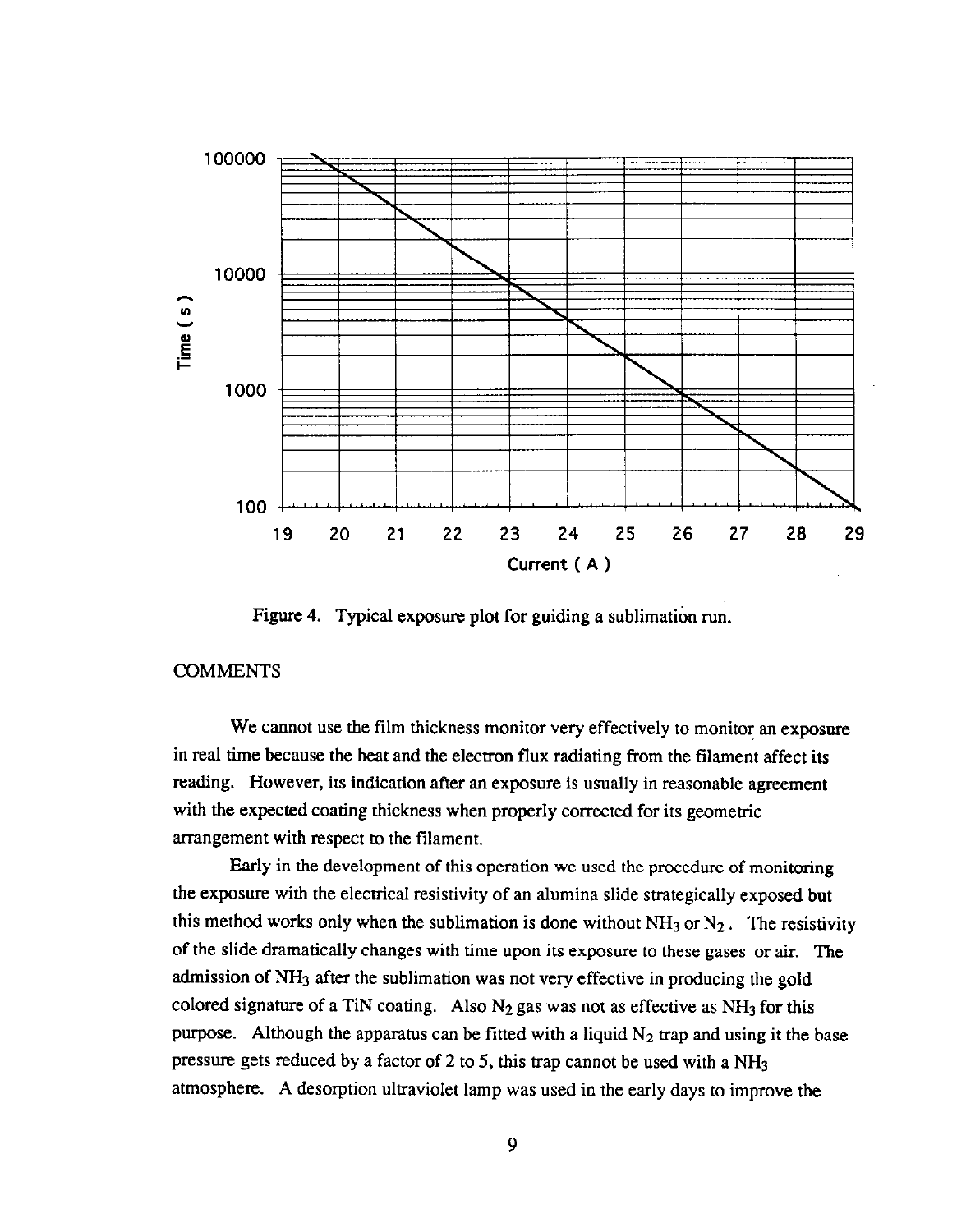pump down time but we noticed that overnight exposure to it discolored the alumina ceramic making it uniformly yellowish.



Figure 5. Mean free path vs. Pressure for NH<sub>3</sub>.

# **RESULTS**

We have been successful in producing coatings that significantly reduce multipactoring in the treated power RF components as verified by the change in performance before and after coating of a proposed Tevatron beam position detector, a TFSLA doorknob, a PETRA II cavity window24, and as inferred from many other components that were coated from the start and performed adequately. Nevertheless, there are several aspects of our operation that could be improved.

The most unsatisfactory aspect of the operation is the long feedback time between the coating operation and the report of the component performance under high power. We have given some thought about installing an electron gun and a Faraday cup in our system so that we can evaluate the performance of the coatings on the spot, but that has not been implemented yet.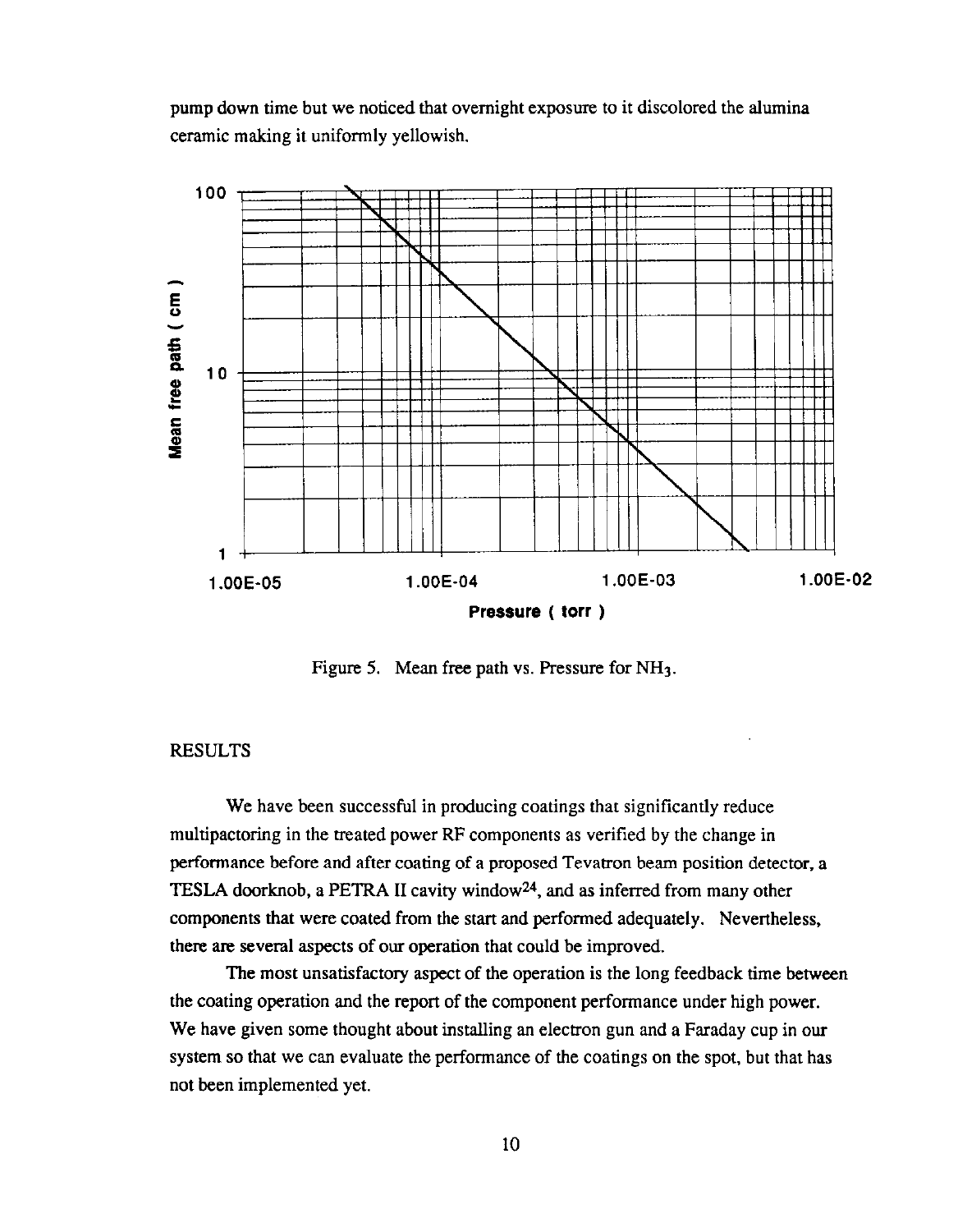### REFERENCES

<sup>1</sup> A.R. Nyaiesh, E.L. Garwin, F.K. King and R.E. Kirby, "Properties of thin antimultipactor TiN and Cr<sub>2</sub>O<sub>3</sub> coatings for klystron windows", J. Vac. Sci. Technol., vol. A4(5), pp. 2356-2363, (1986).

<sup>2</sup>Frank Krienen, "On the Coating of SLAC Klystrons Windows". SLAC/AP-23, (May 23, 1984).

3A.R. Nyaiesh, E.L. Garwin, F.K. King and R.E. Kirby, "Properties of Thin Anti-Multipactor Coatings for Klystron Windows", SLAC-PUB-3760, (August 1985).

 $4$ Peter J. Clarke, "Magnetron dc reactive sputtering of titanium nitride and indium-tin oxide". J. Vac. Sci. Techool., vol. 14(l), pp. 141-142, (1977).

<sup>5</sup>R.E. Kirby, E.L. Garwin, F.K. King and A.R. Nyaiesh, "Surface properties of Cr<sub>2</sub>O<sub>3</sub> " J. Appl., Phys., vol. 62(4), pp. 1400-1405, (1987).

 $6$ Wayne D. Cornelius and Robert J. Grieggs, "Elimination of Multipactoring in the FMIT RFQ Accelerator", Publication LA-UR-84-2489, Los Alamos National Laboratory.

 $7$ Model 275 Convectron Gauge/Digital Controller, manufactured by Granville-Phillips Company, 5675 Arapahce Ave., Boulder. CO 80303-1398, U.S.A. (800)77&6543

 $8$ Penning Cold Cathode Gauge Type GPH-001A sensing tube used with Type GPH-320C gauge circuit. manufactured by CVC Products, 525 Lee Rd. Rochester. NY 14606. U.S.A. (800)448-5900

<sup>9</sup>Model 340 Bayard-Alpert Ion Gauge/Controller, manufactured by Granville Phillips Company, 5675 Arapahoe Ave. Boulder, CO 80303-1398, U.S.A. (800)776-6543

 $10$ Model STM-100/MF Thickness/Rate Monitor, manufactured by Sycon Instruments Inc., 6757 Kinne St., East Syracuse, NY 13057-1215 U.S.A. (315)463-5297

 $11$ Model #MR-OR10-40F-0-0/0-1-0.MIRAGE two-color/ratio pyrometer manufactured by IRCON Inc., 7301 N. Caldwell Ave., Niles. IL 60714, U.S.A.(800)323-7660

 $12$ Fused Quartz window, obtained from Karl Lambrecht Corp., 4204 Lincoln Ave., Chicago, IL 60618 U.S.A. (312)472-5442

<sup>13</sup>Series 203 Variable Leak Valve, manufactured by Granville-Phillips Company, 5675 Arapahoe Ave. Boulder, CO 80303-1398, U.S.A. (800)776-6543

<sup>14</sup>Catalog No. 29,499-3 Lecture bottle of Ammonia and Z14,851-2 stainless regulator, Aldrich Chemical Company, Ioc. 1001 W. Saint Paul Ave. Milwaukee. WI 53233 U.S.A. (800)558-9160

<sup>15</sup>Model HP6032A Power Supply manufactured by Hewlett Packard Co.

<sup>16</sup>Model HP7090A Measurement Ploting System, manufactured by Hewlett Packard Co.

<sup>17</sup>Model 2001 Multimeter with scanner board, manufactured by Keithley Instruments, Inc. 28775 Aurora Rd., Cleveland OH 44139-1891, U.S.A. (216)248-0400

18 Metals Handbook vol., 9<sup>th</sup> ed. p. 815, .American Society for Metals